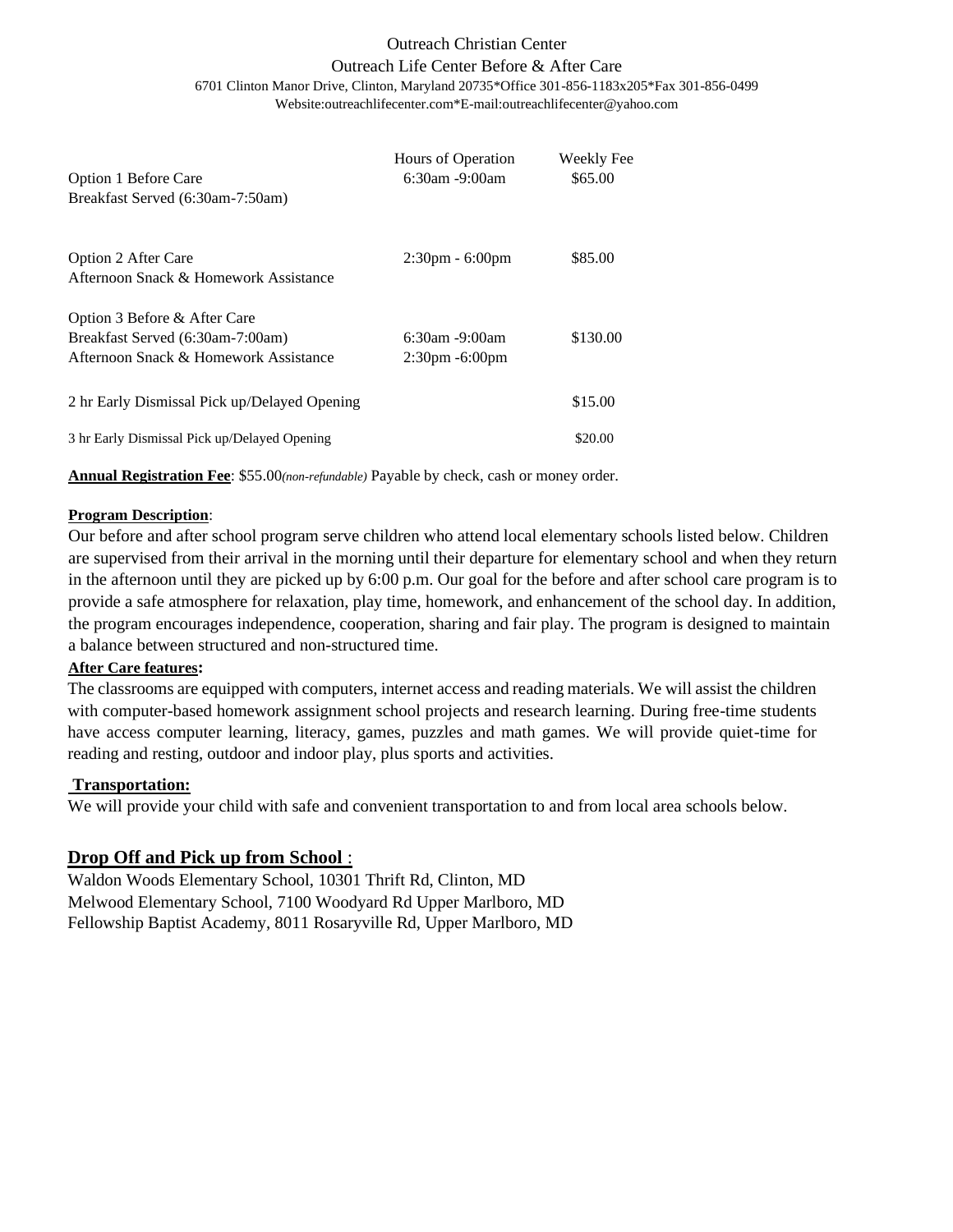## Outreach Christian Center Outreach Life Center Before & After Care 6701 Clinton Manor Drive, Clinton, Maryland 20735\*Office 301-586-1183x205\*Fax 301-856-0499 Website:outreachlifecenter.com\*E-mail:outreachlifecenter@yahoo.com

| <b>Student Last Name</b>                         |               | First Name                  |                                                                                                                                                                                               | <b>DOB</b>                   | Age                   | Gender                                                |  |
|--------------------------------------------------|---------------|-----------------------------|-----------------------------------------------------------------------------------------------------------------------------------------------------------------------------------------------|------------------------------|-----------------------|-------------------------------------------------------|--|
|                                                  |               |                             |                                                                                                                                                                                               |                              |                       | $M \Box F$<br>$\Box$                                  |  |
| List any know food allergies: _____              |               |                             |                                                                                                                                                                                               |                              |                       |                                                       |  |
| Select Hours of Care:                            |               |                             |                                                                                                                                                                                               |                              |                       |                                                       |  |
| Before Care 6:30am -9:00am□                      |               | After Care 2:30pm - 6:00pm□ |                                                                                                                                                                                               |                              |                       | Before & After Care 6:30am -9:00am & 2:30pm - 6:00pm□ |  |
| <b>Child Home Address</b>                        |               | City                        |                                                                                                                                                                                               | <b>State</b>                 | Zip Code              | Home phone                                            |  |
|                                                  |               |                             |                                                                                                                                                                                               |                              |                       |                                                       |  |
| Name of School                                   | Present Grade |                             |                                                                                                                                                                                               | Student Cell Number          | BUS#                  | Teacher's Name                                        |  |
|                                                  |               |                             |                                                                                                                                                                                               |                              |                       |                                                       |  |
|                                                  |               |                             |                                                                                                                                                                                               | PARENT/GUARDIAN INFORNMATION |                       |                                                       |  |
| Last Name (1)                                    |               |                             | <b>First Name</b>                                                                                                                                                                             |                              |                       | Relationship to Child                                 |  |
|                                                  |               |                             |                                                                                                                                                                                               |                              |                       |                                                       |  |
| Home Address(if different from child/s resident) |               |                             | City                                                                                                                                                                                          | <b>State</b>                 | Zip Code              | Home Phone                                            |  |
|                                                  |               |                             |                                                                                                                                                                                               |                              |                       |                                                       |  |
| Cell Phone                                       |               |                             | E-Mail Address: (Please print legible)                                                                                                                                                        |                              |                       |                                                       |  |
|                                                  |               |                             |                                                                                                                                                                                               |                              |                       |                                                       |  |
| Work Phone:                                      |               |                             |                                                                                                                                                                                               |                              |                       |                                                       |  |
| Last Name (2)                                    |               |                             | <b>First Name</b>                                                                                                                                                                             |                              | Relationship to Child |                                                       |  |
|                                                  |               |                             |                                                                                                                                                                                               |                              |                       |                                                       |  |
| Home Address(if different from child's resident) |               |                             | City                                                                                                                                                                                          | State                        | Zip Code              | <b>Home Phone</b>                                     |  |
|                                                  |               |                             |                                                                                                                                                                                               |                              |                       |                                                       |  |
| Cell Phone                                       |               |                             | E-Mail Address:                                                                                                                                                                               |                              |                       |                                                       |  |
|                                                  |               |                             | <b>EMERGENCY INFORMATION</b>                                                                                                                                                                  |                              |                       |                                                       |  |
| Last Name (1)                                    |               | <b>First Name</b>           | Person(s) listed below are hereby authorized by parent/guardian to pick up student at any time and to substitute as the parent/guardian in the event of an emergency<br>Relationship to Child |                              |                       |                                                       |  |
|                                                  |               |                             |                                                                                                                                                                                               |                              |                       |                                                       |  |

| Last Name (1) | <b>FILSU INALITE</b>                   |       | Relationship to Child |            |
|---------------|----------------------------------------|-------|-----------------------|------------|
|               |                                        |       |                       |            |
| Home Address  | City                                   | State | Zip Code              | Home Phone |
|               |                                        |       |                       |            |
| Cell Phone    | E-Mail Address: (Please print legible) |       |                       |            |
| Work Phone:   |                                        |       |                       |            |
| Last Name (2) | First Name                             |       | Relationship to Child |            |
|               |                                        |       |                       |            |
| Home Address  | City                                   | State | Zip Code              | Home Phone |
|               |                                        |       |                       |            |
| Cell Phone    | E-Mail Address:                        |       |                       |            |
| Work Phone:   |                                        |       |                       |            |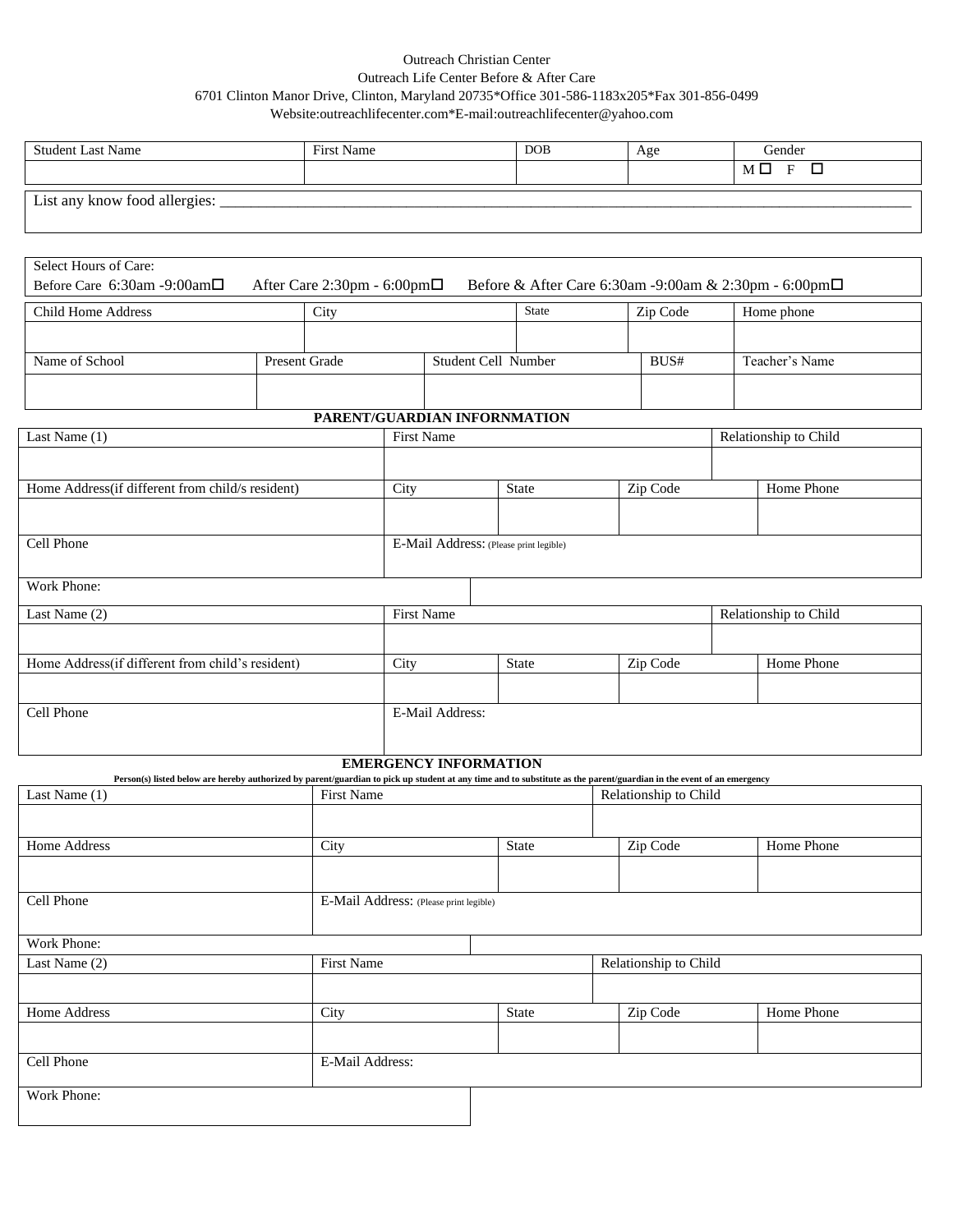### Outreach Christian Center

### Outreach Life Center Before & After Care Policy & Procedures

## 6701 Clinton Manor Drive, Clinton, Maryland 20735\*Office 301-586-1183x205\*Fax 301-856-0499

Website:outreachlifecenter.com\*E-mail: outreachlifecenter@yahoo.com

#### OLCBAC Payment:

Payment is due on Monday or the first day of attendance for the week.

#### All payment should state student's name to ensure proper credit and made payable to:

Outreach Christian Center or O.C.C. There is no refund for unexcused absence, inclement weather, unexpected vacation, missed days. Payment form can be check, cash or money order.

#### Late Pick-up Charge:

Late pick starts at 6:01pm at the rate of \$15.00 every minute thereafter. Constant lateness may jeopardize student's attendance at the OLCBAC.

Absent: (Option 1 Before Care) If a student has not arrived to OLCBAC by 8:25am and no contact to the office, it will be assuming they will be absent from before care for that day.

#### Absent: (Option 2 After Care)

If the student is absent from school and scheduled for weekly pick up from school, the parent/guardian must contact the office by 9:00 am and report student's absence.

If the office is not contacted your account is subject to a \$15.00 charge and must be paid before student can return to OLCBAC.

#### Absent: (Option 3 Before & After Care)

If the student is absent from before care, however dropped off at school by parent/guardian, you must contact and inform the office by 9:00am, that your child is at school and need to be picked up from aftercare as scheduled.

#### Personal Property:

OLCBAC assumes no liability for damage or loss of personal property.

#### No Bully Zone:

If at any time it is proven that a child is being verbally or physically bullied. The person bullying that child will be dismissed immediately and band from returning to OLCBAC for the duration of the school year.

OLCBAC is equipped with a medical kit to treat minor scratches and bruises. In the event of a medical emergency or accident, we will attempt to contact you, based on the information you provide on the emergency contact form. If you are out of the office, you should designate a co-worker to be responsible for your child in the event of an emergency. If absolutely necessary, OLCBAC will authorize medical care pursuant to signed parental authorization. The staff will not administer or store any mediation other than self- administer albuterol inhaler.

No child will be allowed to leave the OLCBAC program with anyone other than those persons authorized on the registration form on file otherwise authorized in writing or verbal by the parent/guardian.

#### Return Check Policy:

A fee of \$50.00 will charged from return checks. Return check are to be reimbursed with cash of money order. Therefore, the account is placed on a payment method of money order or cash payment

I hereby grant OLCBAC to use likeness in school picture/photographs in any publications and I will make no monetary claim against the use of these School pictures/photographs. Before/After students has permission to attend field trips sponsored by OLCBAC.

I hereby release and hold harmless OLCBAC, its agents, employee and staff (collectively "Outreach Life Center Before/After Care Program) from all claims, obligations and liability of any kind other than those for gross negligence or intentional misconduct, arising out of my child's use and participation in the facilities, Programs and activities of the center including, but not limited to: transportation to and from and participation in outdoor and off premises activities. I hereby agree to indemnify and hold harmless the center from and against any claims, injury, loss and liability arising from the acts of my child.

In consideration of my child's opportunity to participate in OLCBAC activities and programs, I acknowledge and accept the risks of injury associated with participation and transportation to and from any and all activities and programs of Outreach Life Center. I accept personal financial responsibility for any injury or other loss sustained during the activities or program Outreach Life Center or during transportation to and from such activities and programs, as well as for medical treatment rendered to my child that is authorized by Outreach Life Center, its leaders, employees, volunteers, or agents. I specifically consent to allowing my child to be transported to receive emergency care and to be responsible for all financial charges for such emergency care.

I hereby authorize the manager and/or staff of OLCBAC to take my child to a public playground to participate in outdoor play activities supervised by the Director and/or staff of the OLCBAC.

If, after a reasonable period of time, the student and/or parent/guardian cannot adjust to the rules and regulations, etc., OLCBAC reserves the right to immediately terminate student without prior notification. OLCBAC reserves the right to withdraw a student for non-payment of care fees. Parent/Guardian will be responsible for paying any outstanding fees due on your account*. (There is no refund due to termination)*

Medical Treatment Authorization: If the above child becomes ill or involved in an accident and I or another adult whom I have authorized in writing to act in my absence cannot be contacted immediately (due to unavailability or the need for immediate actions under the circumstances), I authorize OLCBAC to seek any necessary medical treatment from any hospital or licensed physician. I authorize OLCBAC to take my child for this treatment and authorize the treating hospital/physician to prove my child with any emergency medical treatment they deem necessary or appropriate (including Anesthesia).l accept full responsibility for any expenses incurred in the medical treatment of my child, to the extent that such expenses are not covered your insurance policy.

| Insurance policy # |  | Medicaid#: |
|--------------------|--|------------|
|                    |  |            |

Student Name: \_\_\_\_\_\_\_\_\_\_\_\_\_\_\_\_\_\_\_\_\_\_\_\_\_\_\_\_\_\_\_\_\_\_\_\_\_\_ Parent: \_\_\_\_\_\_\_\_\_\_\_\_\_\_\_\_\_\_\_\_\_\_\_\_\_\_\_\_\_\_\_\_\_\_\_\_ Date:\_\_\_\_\_\_\_\_\_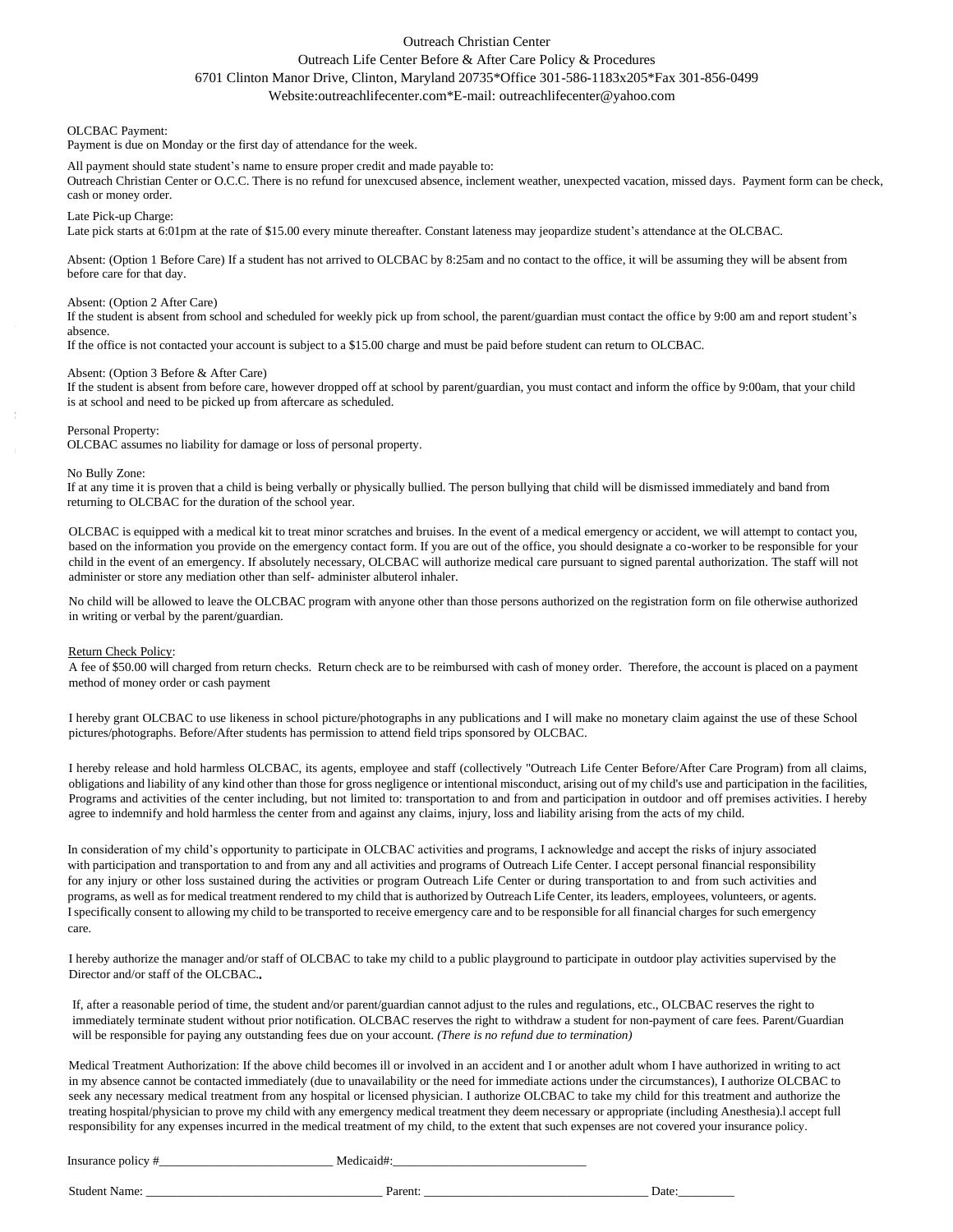### Outreach Christian Center Outreach Life Center Before & After Care 6701 Clinton Manor Drive, Clinton, Maryland 20735\*Office 301-586-1183x205\*Fax 301-856-0499 Website:outreachlifecenter.com\*E-mail: outreachlifecenter@yahoo.com

# Before & After Care Daily Schedule

| 6:30 am $-$ 6:55 am                 | • Breakfast<br>• Interest Areas                                                                                             |
|-------------------------------------|-----------------------------------------------------------------------------------------------------------------------------|
| 7:15 am $-8:30$ am                  | Prepare and depart for elementary school                                                                                    |
| $2:30 \text{ pm} - 3:45 \text{ pm}$ | • Welcome Activities<br>$\cdot$ Snack<br>• Homework<br>• Outdoor Time<br>• Interest Areas                                   |
| $3:45$ pm $-4:30$ pm                | <b>Theme-Related Activities</b>                                                                                             |
| $4:30 \text{ pm} - 6:00 \text{ pm}$ | • Closing Activities<br>• Classroom Clubs<br>• Project-Based Learning<br>• Journaling Activities<br>• Prepare for dismissal |

# Spring & Winter Break Agenda

| 8:00 am - 10:00 am                  | • Welcome Activities<br>• Outdoor Time<br>• Interest Areas<br>• Theme-Related Activities                                                                          |
|-------------------------------------|-------------------------------------------------------------------------------------------------------------------------------------------------------------------|
| 10:00 am - 11:30 am                 | • Interest Areas<br>• Classroom Clubs<br>• Project-Based Learning                                                                                                 |
| 11:30 am - 12:30 pm                 | Lunch                                                                                                                                                             |
| 12:30 pm - 3:00 pm                  | • Theme-Related Activities<br>• Interest Areas<br>• Classroom Clubs<br>• Project-Based Learning<br>• Outdoor Time                                                 |
| $3:00 \text{ pm} - 4:00 \text{ pm}$ | $\cdot$ Snack<br>• Interest Areas<br>• Classroom Clubs<br>• Project-Based Learning                                                                                |
| $4:00 \text{ pm} - 6:00 \text{ pm}$ | • Closing Activities<br>• Interest Areas<br>• Outdoor Time<br>• Classroom Clubs<br>• Project-Based Learning<br>• Journaling Activities<br>• Prepare for dismissal |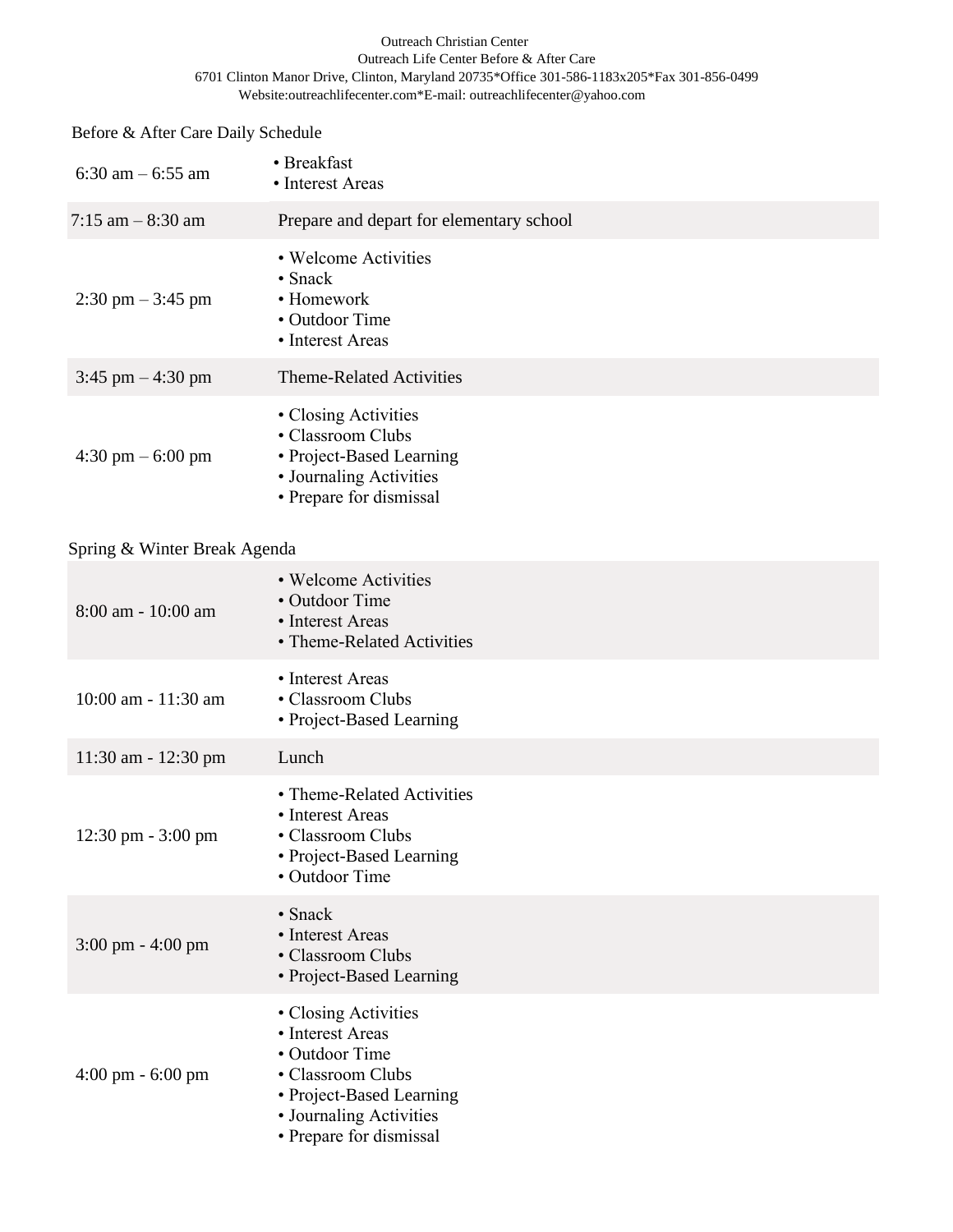Outreach Christian Center Outreach Life Center Before & After Care/Door to Door Transportation 6701 Clinton Manor Drive, Clinton, Maryland 20735\*Office 301-856-1183x205\*Fax 301-856-0499 Website:outreachlifecenter.com\*E-mail:outreachlifecenter@yahoo.com

# **COVID-19 RELEASE AND WAIVER OF CLAIMS RELEASE STATEMENT**

I freely allow my child(ren) to attendance to & transportation to/from Outreach Life Center Before & After Care/Door to Door Transportation Program/Service (OLCBAC/DDT). I have independently evaluated and fully aware of the risks of my child being exposed to or infected by COVID-19.

I also agree to release, exonerate, discharge and hold harmless OLCBAC/DDT, their officers, agents, employees, volunteers, and representatives from all liability, claims, causes of action, or demands, including attorney fees, fines, fees, or other costs (e.g. medical costs) arising out of any exposure to or illness or injury from an infectious disease including COVID-19, which may result from or in connection with my child(ren) attendance to & transportation to/from OLCBAC/DDT Program/Service. My signature confirms fully understand and acknowledge the contents of this release statement.

\_\_\_\_\_\_\_\_\_\_\_\_\_\_\_\_\_\_\_\_\_\_\_\_\_\_\_\_\_\_\_\_\_\_\_\_\_\_\_\_\_\_\_\_\_\_ \_\_\_\_\_\_\_\_\_\_\_\_\_\_\_\_\_\_\_\_\_\_\_\_\_\_\_\_\_\_\_\_\_\_\_\_\_\_\_\_\_

\_\_\_\_\_\_\_\_\_\_\_\_\_\_\_\_\_\_\_\_\_\_\_\_\_\_\_\_\_\_\_\_\_\_\_\_\_\_\_\_\_\_\_\_\_\_ \_\_\_\_\_\_\_\_\_\_\_\_\_\_\_\_\_\_\_\_\_\_\_\_\_\_\_\_\_\_\_\_\_\_\_\_\_\_\_\_\_

\_\_\_\_\_\_\_\_\_\_\_\_\_\_\_\_\_\_\_\_\_\_\_\_\_\_\_\_\_\_\_\_\_\_\_\_\_\_\_\_\_\_\_\_\_\_\_\_\_\_\_\_\_\_\_ \_\_\_\_\_\_\_\_\_\_\_\_\_\_\_\_\_

Parent/Guardian Signature Today's Date

*Print* Child(ren) Names: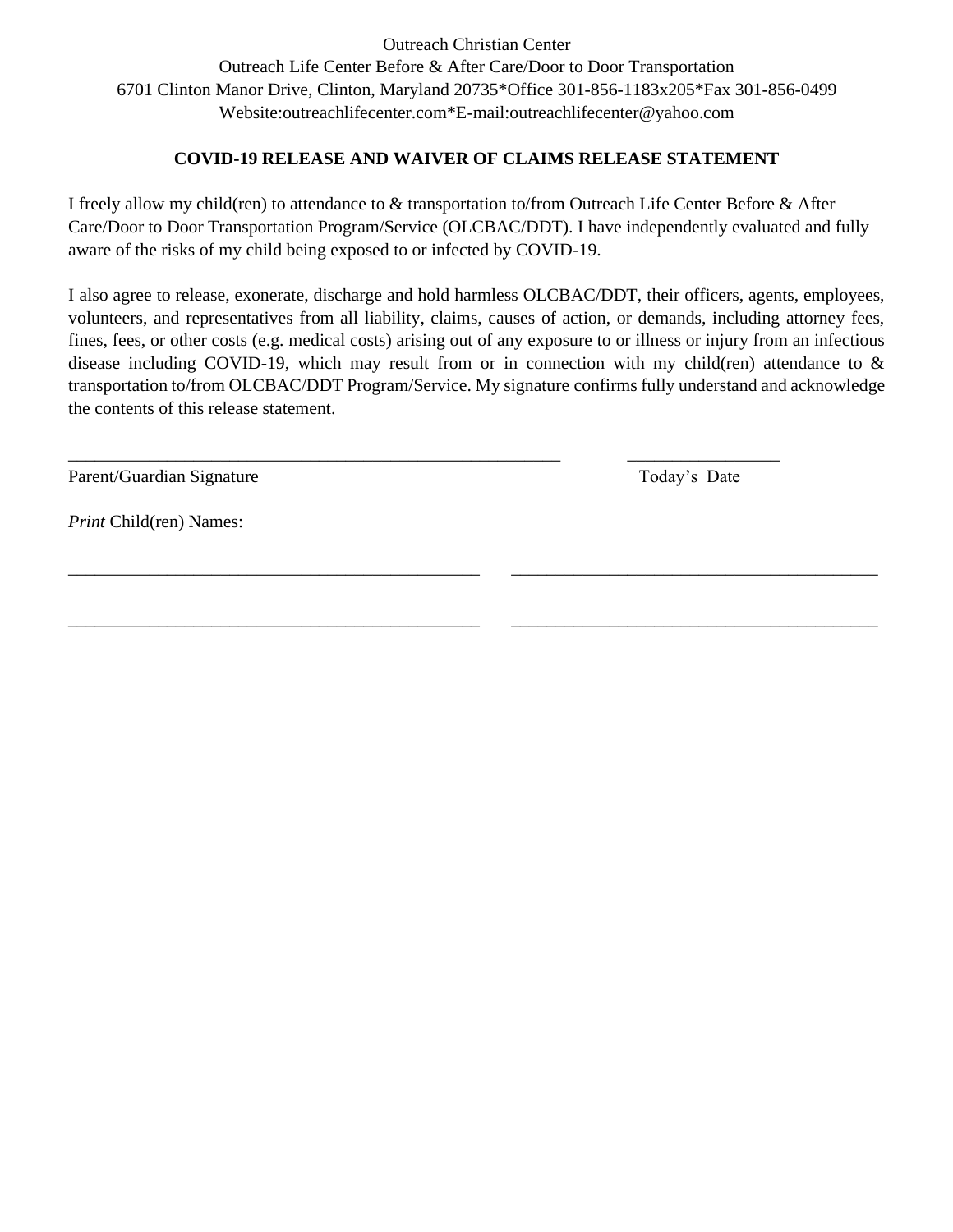### Outreach Christian Center Outreach Life Center Before & After Care 6701 Clinton Manor Drive, Clinton, Maryland 20735\*Office 301-586-1183x205\*Fax 301-856-0499 Website:outreachlifecenter.com\*E-mail: outreachlifecenter@yahoo.com

The following person(s) are employee of Outreach Life Center Before and After Care Program and are allowed to pick up the student listed below:

| Chris Greene<br><b>Betty Swinney</b><br>Cisero Jones |  |
|------------------------------------------------------|--|
|                                                      |  |
|                                                      |  |
|                                                      |  |

 $Date:$ 

This authorization list expires June 14, 2022.

cc:copy student records Outreach Life Center Before & After Care